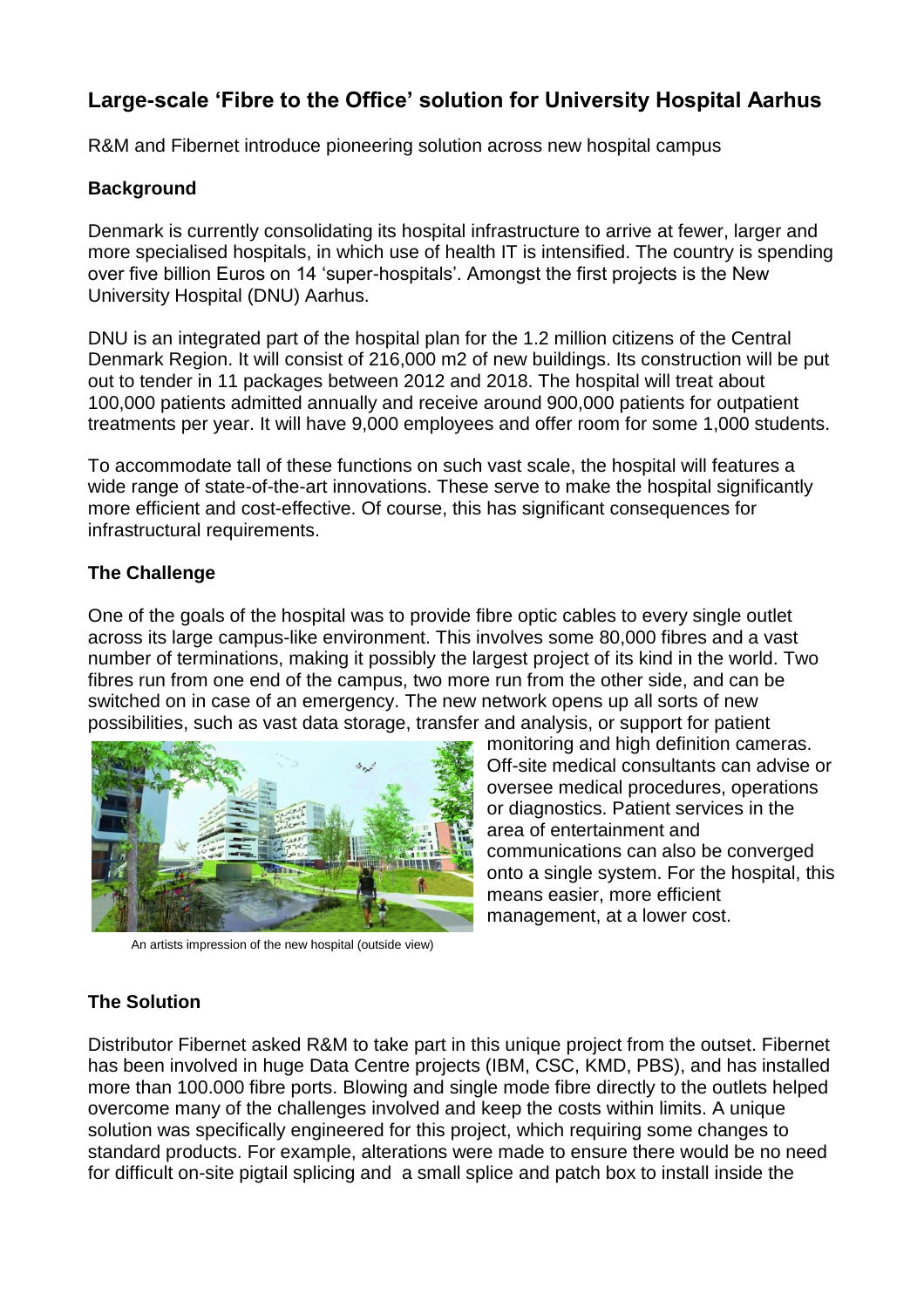ducts. A tailor-made demo installation was created, the client was invited to Switzerland and feedback was positive.

All ODFs are preinstalled, so ensuring they're ready for splicing is vital - especially when more than 30.000 fibres have to be spliced in two separate splice and patch rooms. Cable and tube management brackets were redesigned so they could take more tubes to each rack. The POC (Proof of Concept) designs and schematics demonstrating ideas about main and sub patch rooms were well-received, as was the mockup for the cable solution, which used 50-metre coiled lengths of prewired cable, each containing 72 runs. These 50 metre lengths were used for running feeds from the active equipment room into the main patch room. This saves considerable time in the physical installation. Having this modular approach of factory manufactured and tested products, in turn, means greater confidence in maintaining the integrity of the overall network infrastructure and performance.



The cabling installation on site

#### **Summary**

Finding a way to manage such a large number of pre-terminated fibres on the way to the outlet was a big part of the challenge, but this was possible with the R&M ODF system. One key reason for choosing R&M was the high fibre density possible on the 900mm x 300mm 2304 fibre footprint.

The R&M solution requires relatively little space due to economic use of cable pathways.

EMF, crosstalk or other interference issues are absent, which is vital in a hospital environment. An additional advantage is the fact that futureproofing is easy, as fibres can be added to existing tubes without any need for digging or reconstruction.

Contractors from the other hospital construction sites around Denmark have followed this project with great interest. R&M now has a fantastic reference site and sees a great deal of opportunities for future hospital installations.



An artists impression of the new hospital (inside view)

"In the world of healthcare, there's no room for error," concludes says Ganzhorn Knudsen IT project manager DNU. "We were very pleased that the suppliers were highly pro-active and could develop a solution that matched our needs precisely. We were also happy with the easy installation, made possible by the modular approach, as well as the support provided in this large, challenging project."